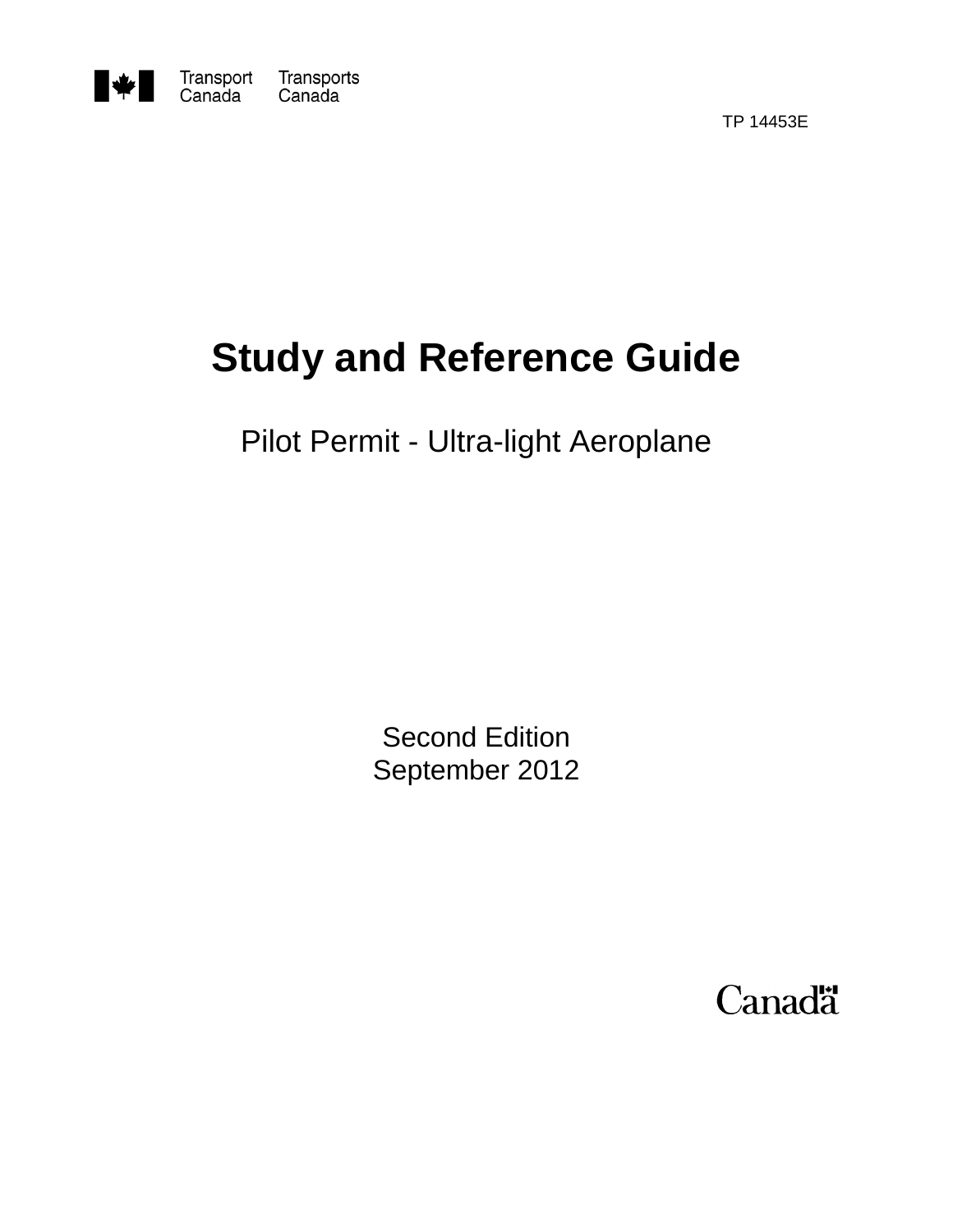**Other related TC Publication:** TP 13014 Sample Examination

**Please direct your comments, orders and inquiries to:** 

The Order Desk MultiMedia Products and Services Transport Canada (AARA-MPS) 2655 Lancaster Rd. Ottawa ON K1B 4L5

Telephone: 1-888-830-4911 (in North America) 613-991-4071 (other countries) Fax: 613-991-1653 E-Mail: MPS@tc.gc.ca

**© Her Majesty the Queen in Right of Canada, as represented by the Minister of Transport, 2006.**  Permission is granted by the Department of Transport, Canada, to copy and/or reproduce the contents of this publication in whole or in part provided that full acknowledgment is given to the Department of Transport, Canada, and that the material be accurately reproduced. While use of this material has been authorized, the Department of Transport, Canada, shall not be responsible for the manner in which the information is presented, nor for any interpretations thereof.

The information in this publication is to be considered solely as a guide and should not be quoted as or considered to be a legal authority. It may become obsolete in whole or in part at any time without notice. ISBN 978-1-100-16468-7

Catalogue No. T52-4/55-2010E-PDF

TP 14453E (09/2012)

TC-1004028

*Cette publication est aussi disponible en français sous le titre* [Guide d'étude et de référence Permis de pilote – avion ultra-léger]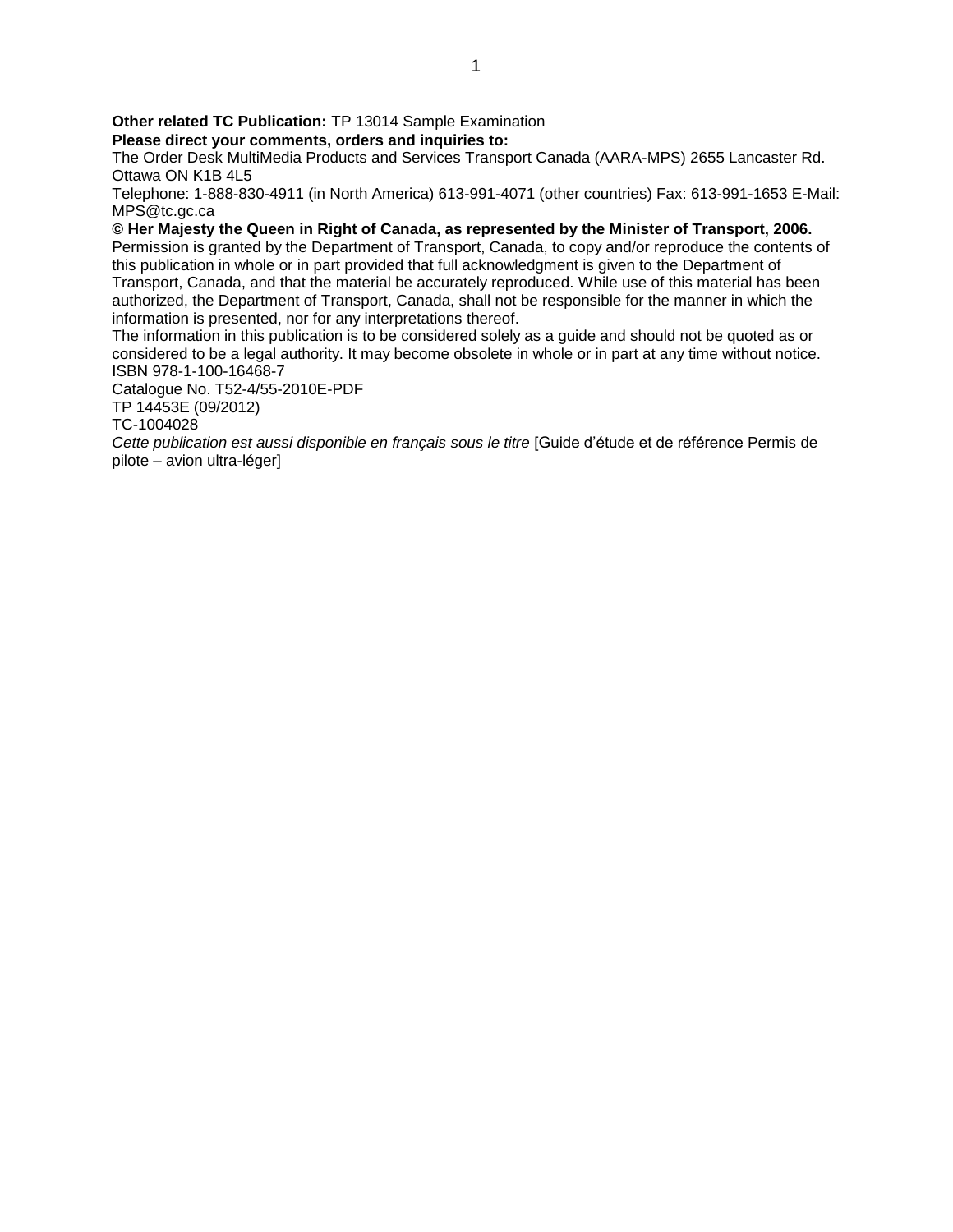You may reproduce this guide as required, it can be found at<br>http://www.tc.gc.ca/eng/civilaviation/standards/general-exams-guides-menu-2181.htm

## **TABLE OF CONTENTS**

| <b>GENERAL</b>                                               |  |
|--------------------------------------------------------------|--|
|                                                              |  |
|                                                              |  |
|                                                              |  |
|                                                              |  |
|                                                              |  |
|                                                              |  |
|                                                              |  |
|                                                              |  |
| <b>AIR LAW.</b>                                              |  |
|                                                              |  |
|                                                              |  |
|                                                              |  |
|                                                              |  |
|                                                              |  |
| AERONAUTICS – GENERAL KNOWLEDGE ……………………………………………………………………14 |  |
| SECTION 4: UITRA-LIGHT AEROPLANE COMPONENTS AND SYSTEMS14    |  |
|                                                              |  |
|                                                              |  |
|                                                              |  |
|                                                              |  |
|                                                              |  |
|                                                              |  |
|                                                              |  |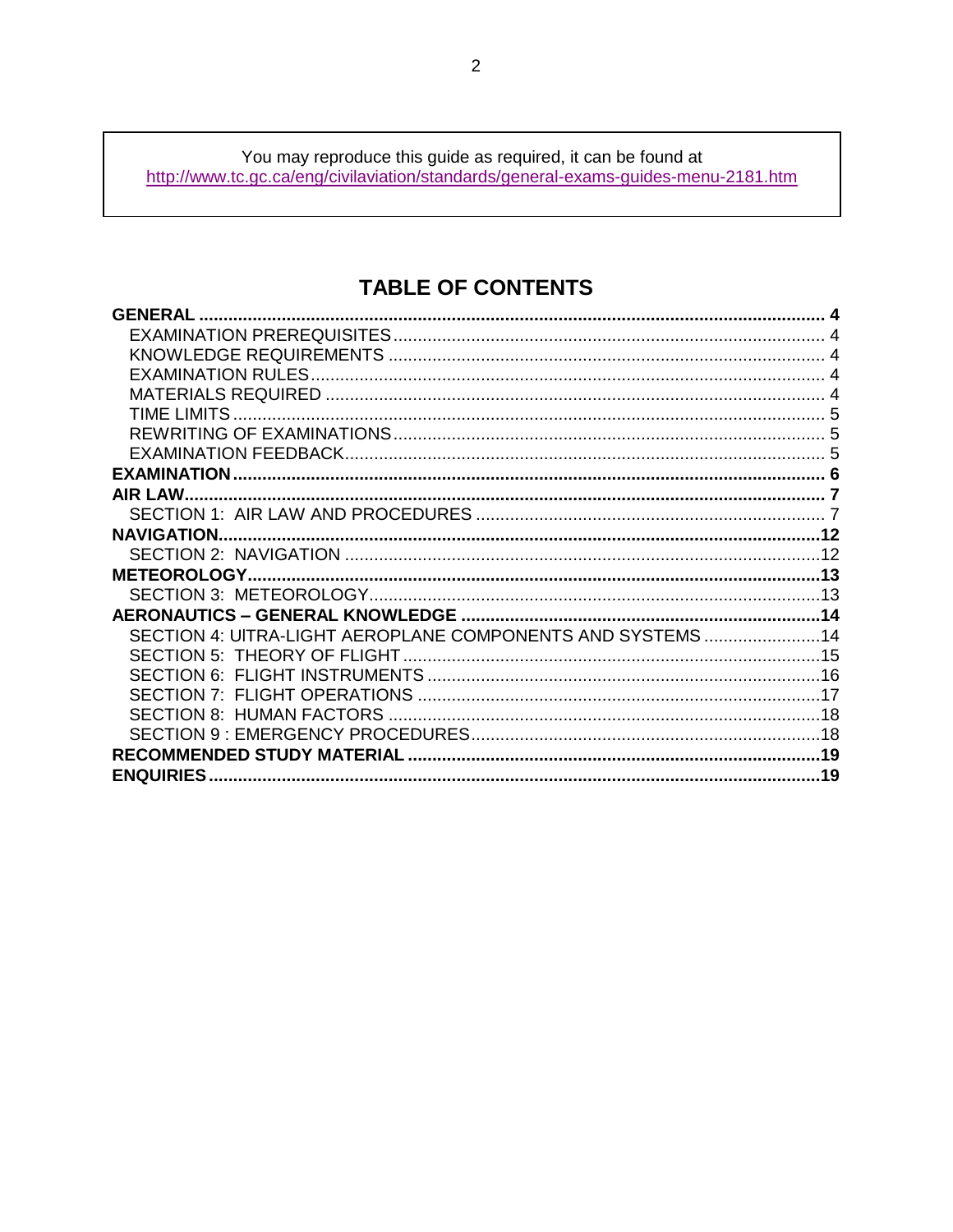Intentionally left blank 1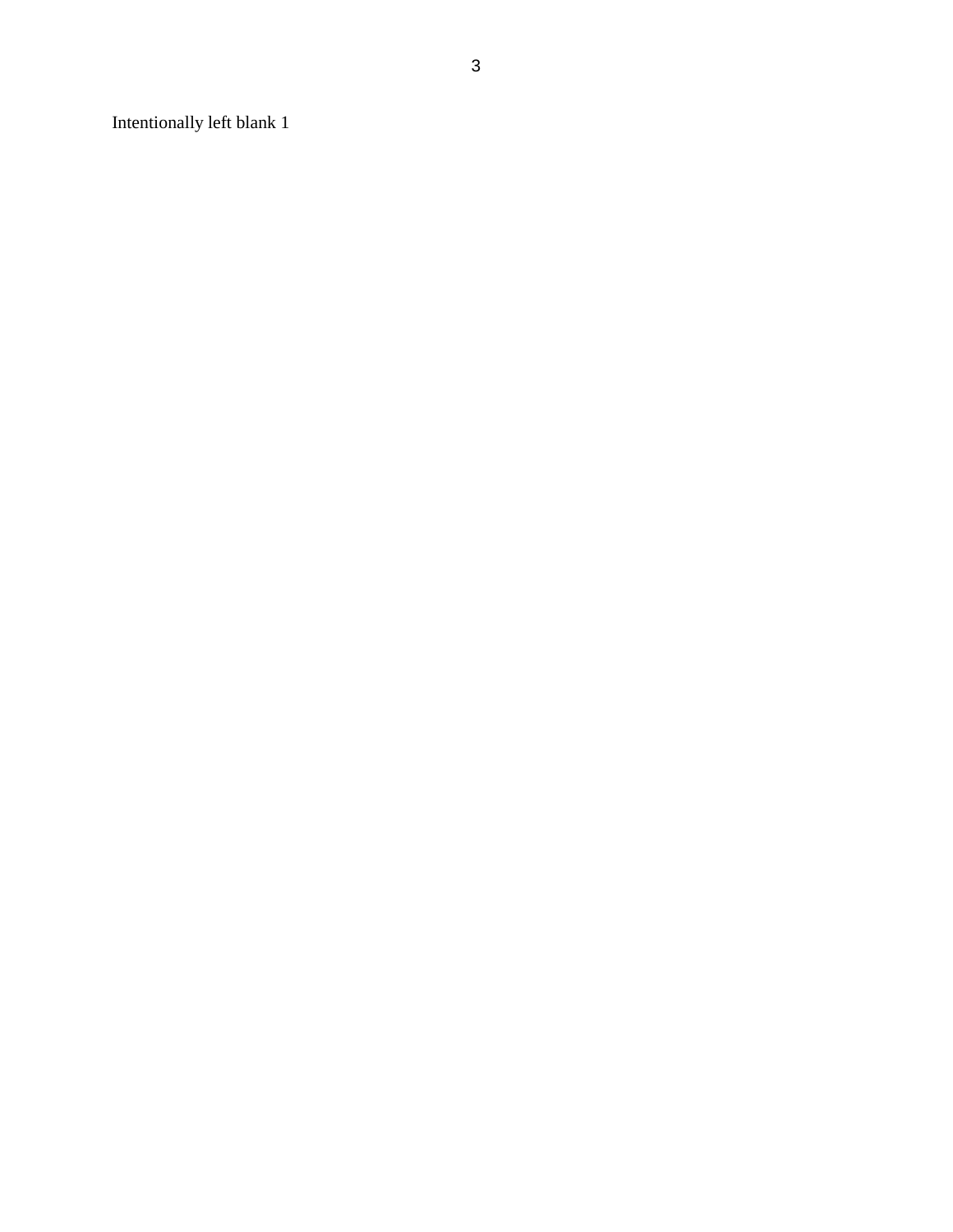#### <span id="page-4-0"></span>**GENERAL**

#### <span id="page-4-1"></span>**EXAMINATION PREREQUISITES**

Prior to taking a written examination, an applicant for a flight crew permit, licence or rating shall meet the prerequisites for the examination set out in the personnel licensing standards with respect to CAR 401.13(1):

- a) medical fitness;
- b) identification;
- c) a recommendation from the flight instructor who is responsible for the training of the applicant; and
- d) experience.

#### <span id="page-4-2"></span>**KNOWLEDGE REQUIREMENTS**

All subjects in this guide are considered to be important to applicants for the Ultra-light Aeroplane Pilot Permit and may appear on the exam. Subject areas identified by a bullet ( $\cdot$ ) are essential knowledge areas that will be emphasized on the written examination.

#### <span id="page-4-3"></span>**EXAMINATION RULES**

#### **CAR 400.02**

**(1)** Except as authorized by an invigilator, no person shall, or shall attempt to, in respect of a written examination:

- a) copy or remove from any place all or any portion of the text of the examination;
- b) give to or accept from any person a copy of all or any portion of the text of the examination;
- c) give help to or accept help from any person during the examination;
- d) complete all or any portion of the examination on behalf of any other person; or
- e) use any aid or written material during the examination.

**(2)** A person who commits an act prohibited under subsection (1) fails the examination and may not take any other examination for a period of one year.

#### <span id="page-4-4"></span>**MATERIALS REQUIRED**

A pencil is required for rough work. Electronic calculators are useful and are permitted if their memory is cleared before and after the examination. Computers capable of storing text are not approved. Navigation tools (ruler/scale, protractor, flight computer) are required for the navigation questions. A list of approved electronic navigation computers is available at: [http://www.tc.gc.ca/eng/civilaviation/standards/general-exams-computers-2179.htm.](http://www.tc.gc.ca/eng/civilaviation/standards/general-exams-computers-2179.htm)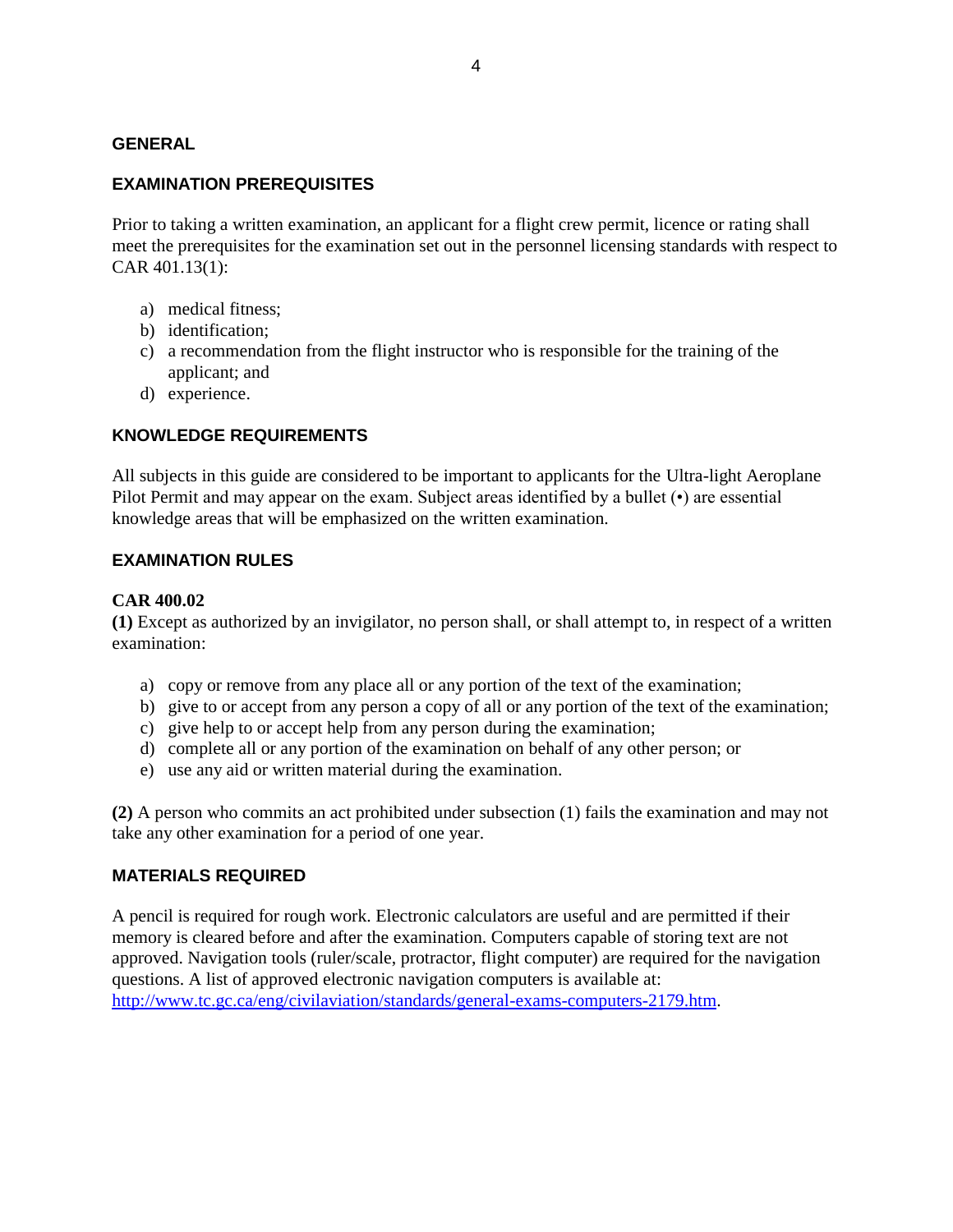#### <span id="page-5-0"></span>**TIME LIMITS**

Examinations, including all sections of a sectionalized examination, that are required for the issuance of a permit or licence or for the endorsement of a permit or licence with a rating shall be completed during the 24-month period immediately preceding the date of the application for the permit, licence or rating 2.

#### <span id="page-5-1"></span>**REWRITING OF EXAMINATIONS**

#### CAR 400.04 (1)

Subject to subsections (2) and (6), a person who fails an examination or a section of a sectionalized examination required for the issuance of a flight crew permit, licence, rating or foreign licence validation certificate is ineligible to rewrite the examination or the failed section for a period of:

- a) in the case of a first failure, 14 days;
- b) in the case of a second failure, 30 days; and
- c) in the case of a third or subsequent failure, 30 days plus an additional 30 days for each failure in excess of two failures, up to a maximum of 180 days.

#### <span id="page-5-2"></span>**EXAMINATION FEEDBACK**

Feedback statements on the results letter will inform the candidate which questions were answered incorrectly.

Example of a Feedback Statement: Identify the atmospheric conditions favorable for thunderstorm formation 3.

The **Sample Examination – Pilot Permit – Ultra-light Aeroplane (TP 14454E)** can be found at<http://www.tc.gc.ca/eng/civilaviation/standards/general-exams-guides-menu-2181.htm>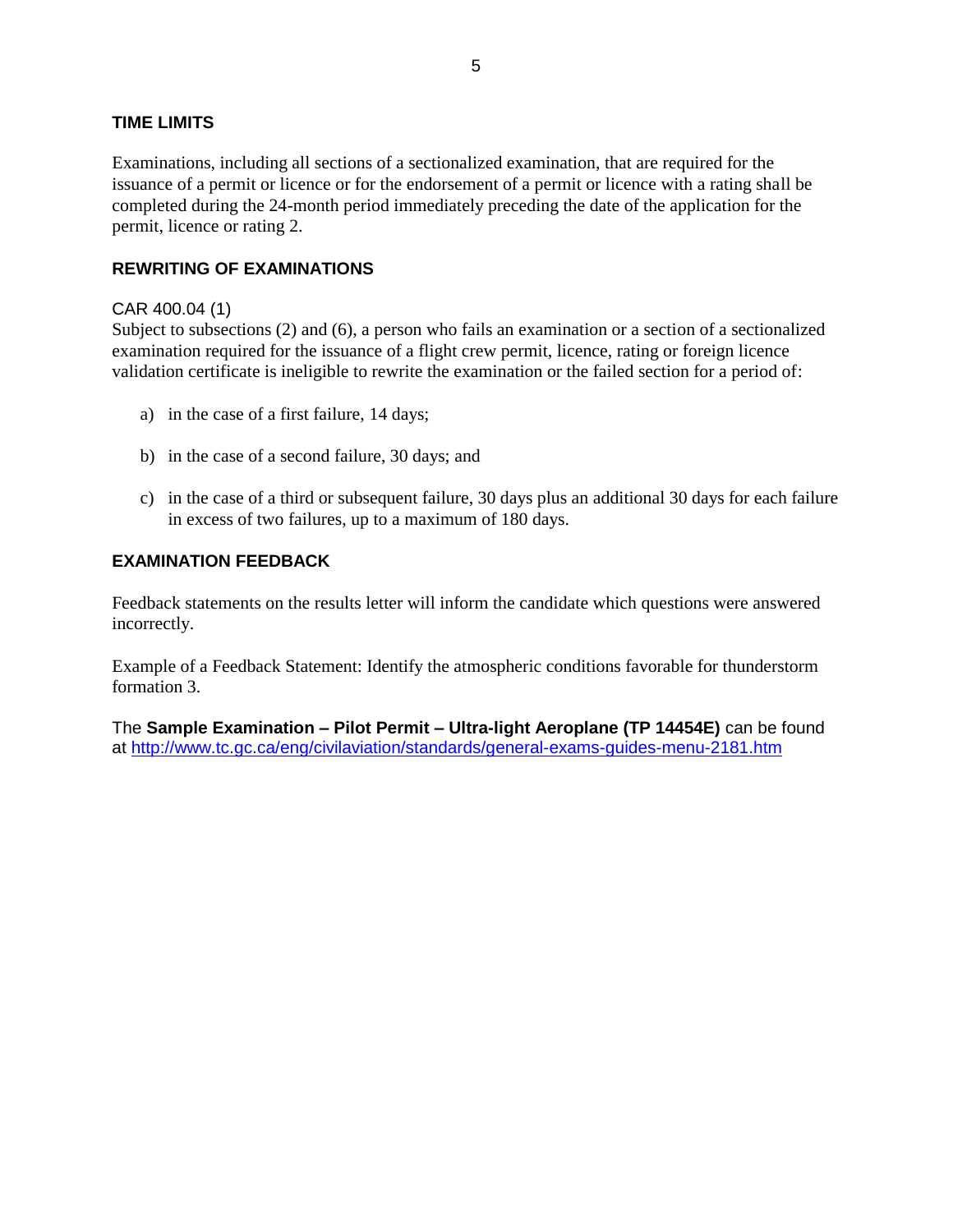#### <span id="page-6-0"></span>**EXAMINATION**

Applicants for the Ultra-light Aeroplane Pilot Permit shall demonstrate their knowledge by writing a Transport Canada multiple-choice examination on subjects contained in this guide. Applicants must be able to read the examination questions in either English or French without assistance.

This examination contains questions on the following main subject areas:

- Air Law
- Navigation
- Meteorology
- Aeronautics General Knowledge
- Emergency Procedures

| <b>Examination</b>          | <b>Questions</b> | <b>Time Limit</b> | <b>Pass Mark</b> |
|-----------------------------|------------------|-------------------|------------------|
| Ultra-light Aeroplane Pilot |                  |                   |                  |
| Permit (ULTRA)              | 80               | 3 hours           | 60%              |

Applicants who obtain less than 60% on the overall examination will, for licensing purposes, be required to rewrite the complete paper. The rewrite provisions detailed in the CARs Part IV apply.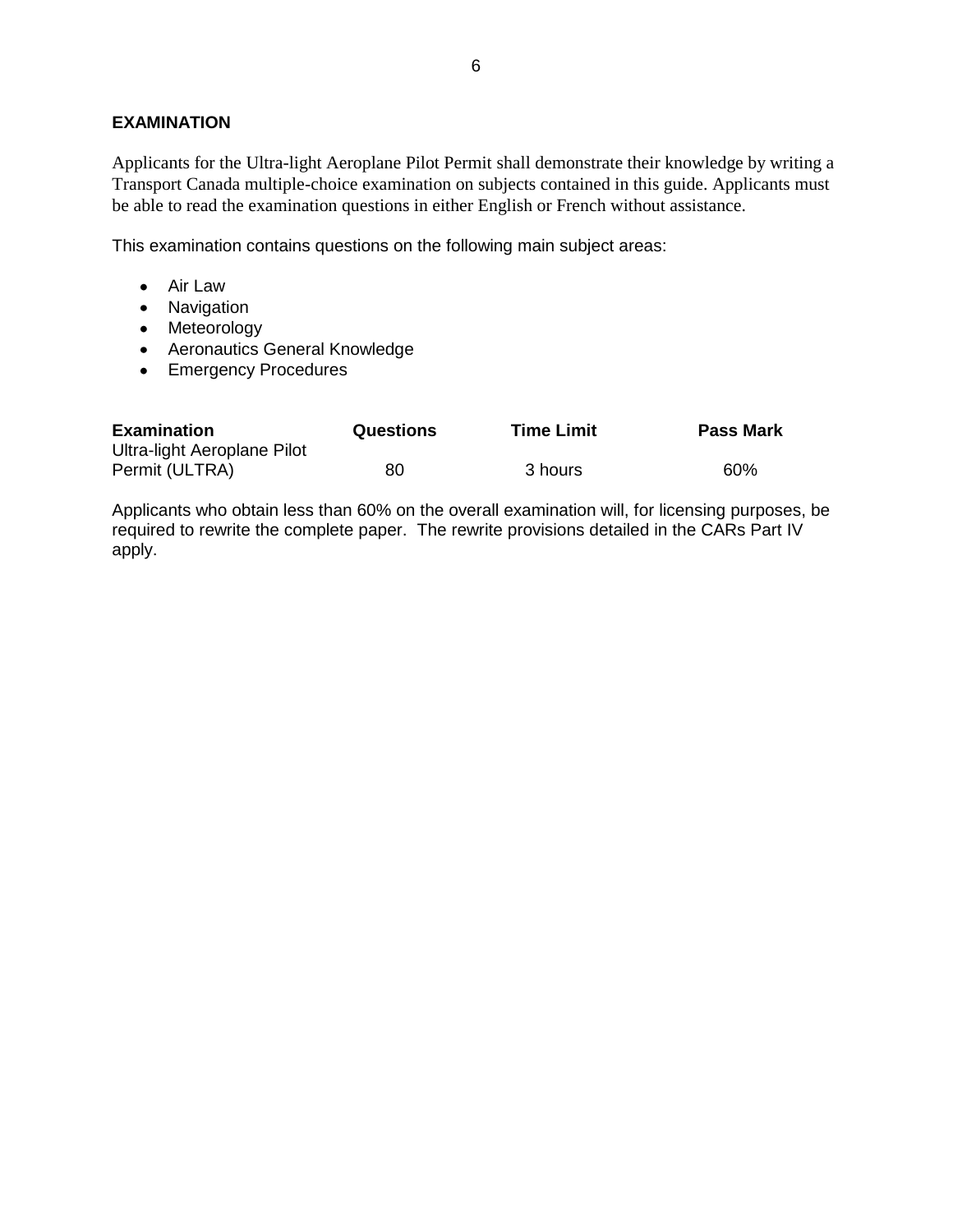#### **AIR LAW**

#### <span id="page-7-1"></span><span id="page-7-0"></span>**SECTION 1: AIR LAW AND PROCEDURES**

#### **Canadian Aviation Regulations (CARs)**

Some CARs refer to their associated standards. Questions from the CARs may test knowledge from the regulation or the standard.

#### **PART I - GENERAL PROVISIONS**

- 100 INTERPRETATION
	- 100.01 Interpretation

#### 103 - ADMINISTRATION AND COMPLIANCE

- 103.02 Inspection of Aircraft, Requests for Production of Documents and Prohibitions
- 103.03 Return of Canadian Aviation Documents
- 103.04 Record Keeping

#### **PART II – AIRCRAFT IDENTIFICATION**

- 200 INTERPRETATION
	- 200.01 Interpretation

#### 201 - IDENTIFICATION OF AIRCRAFT

- 201.01 Aircraft Identification Plates
- 202 AIRCRAFT MARKING AND REGISTRATION
- 202.01 Requirements for Marks on Aircraft 202.06 Alternative Mark Size or Location
- 202.13 Registration of Aircraft General

#### **PART III - AERODROMES AND AIRPORTS**

- 300 INTERPRETATION
	- 300.01 Interpretation

#### 301 - AERODROMES

- 301.08 Prohibitions
- 301.09 Fire Prevention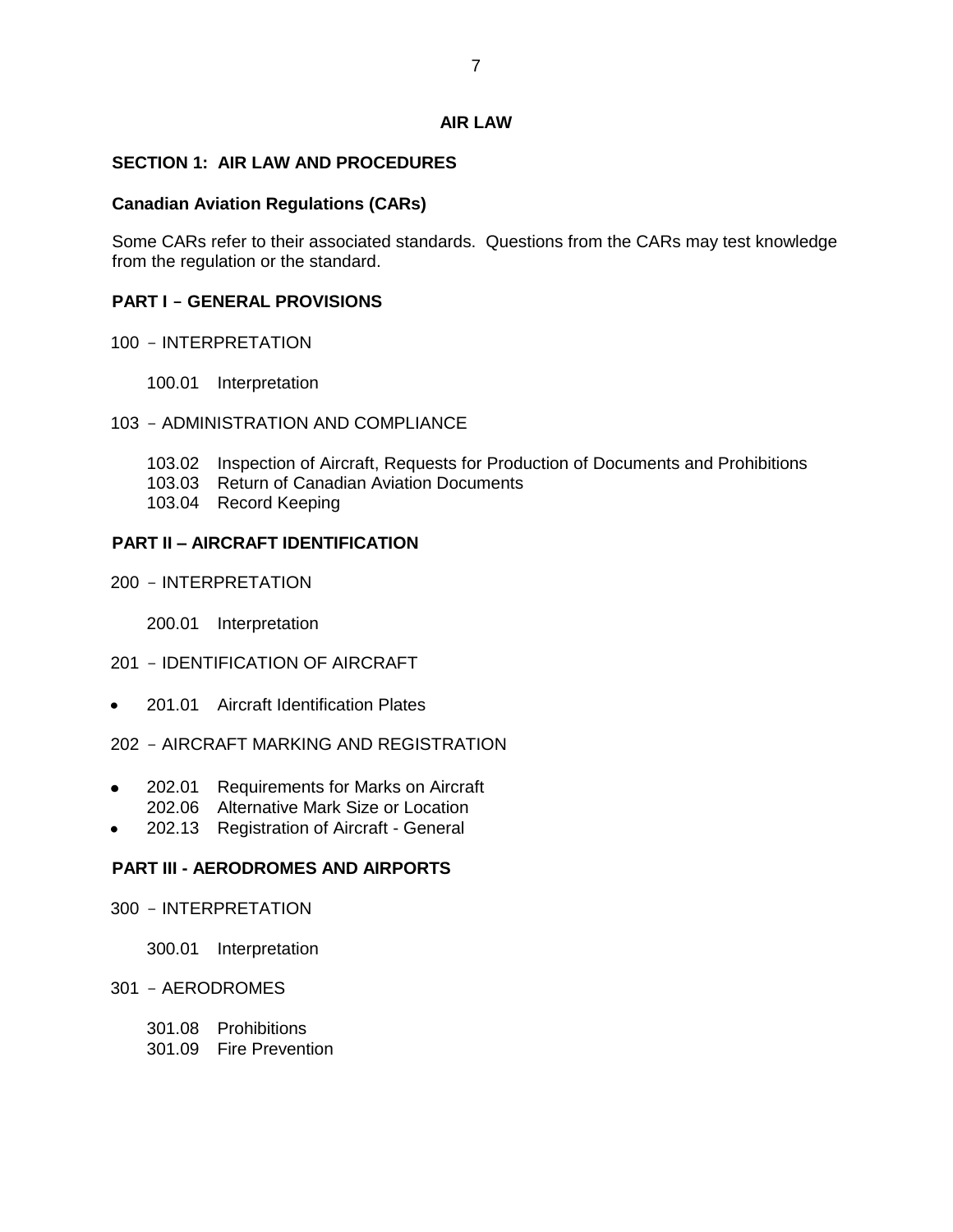302 - AIRPORTS

- 302.10 Prohibitions
- 302.11 Fire Prevention

#### **PART IV - PERSONNEL LICENSING AND TRAINING**

- 400 GENERAL
	- 400.01 Interpretation

#### 401 - FLIGHT CREW PERMITS, LICENCES AND RATINGS

- 401.03 Requirement to Hold a Flight Crew Permit, Licence or Rating
- 401.05 Recency Requirements
- 401.08 Personal Logs
	- 401.19 Privileges
- 401.21 Ultra-light Aeroplanes Privileges-Requirements  $\bullet$ 401.88 Privileges
	- 401.101 Privileges Ultra-light Aeroplane Passenger Carrying

#### 404 **-** MEDICAL REQUIREMENTS

- 404.03 Requirement to Hold a Medical Certificate
- 404.04 Issuance, Renewal and Validity Period of medical certificate
- 404.06 Prohibition Regarding Exercise of Privileges

#### **PART VI - GENERAL OPERATING AND FLIGHT RULES**

- 600 INTERPRETATION
	- 600.01 Interpretation

#### 601 - AIRSPACE STRUCTURE, CLASSIFICATION AND USE

- 601.01 Airspace Structure
- 601.02 Airspace Classification
- 601.03 Transponder Airspace
- 601.04 IFR or VFR Flight in Class F Special Use Restricted Airspace or  $\bullet$ Class F Special Use Advisory Airspace
	- 601.07 VFR Flight in Class B Airspace
- 601.08 VFR Flight in Class C Airspace
- 601.09 VFR Flight in Class D Airspace

## AIRCRAFT OPERATING RESTRICTIONS AND HAZARDS TO AVIATION SAFETY

- 601.15 Forest Fire Aircraft Operating Restrictions
- 601.16 Issuance of NOTAM for Forest Fire Aircraft Operating Restrictions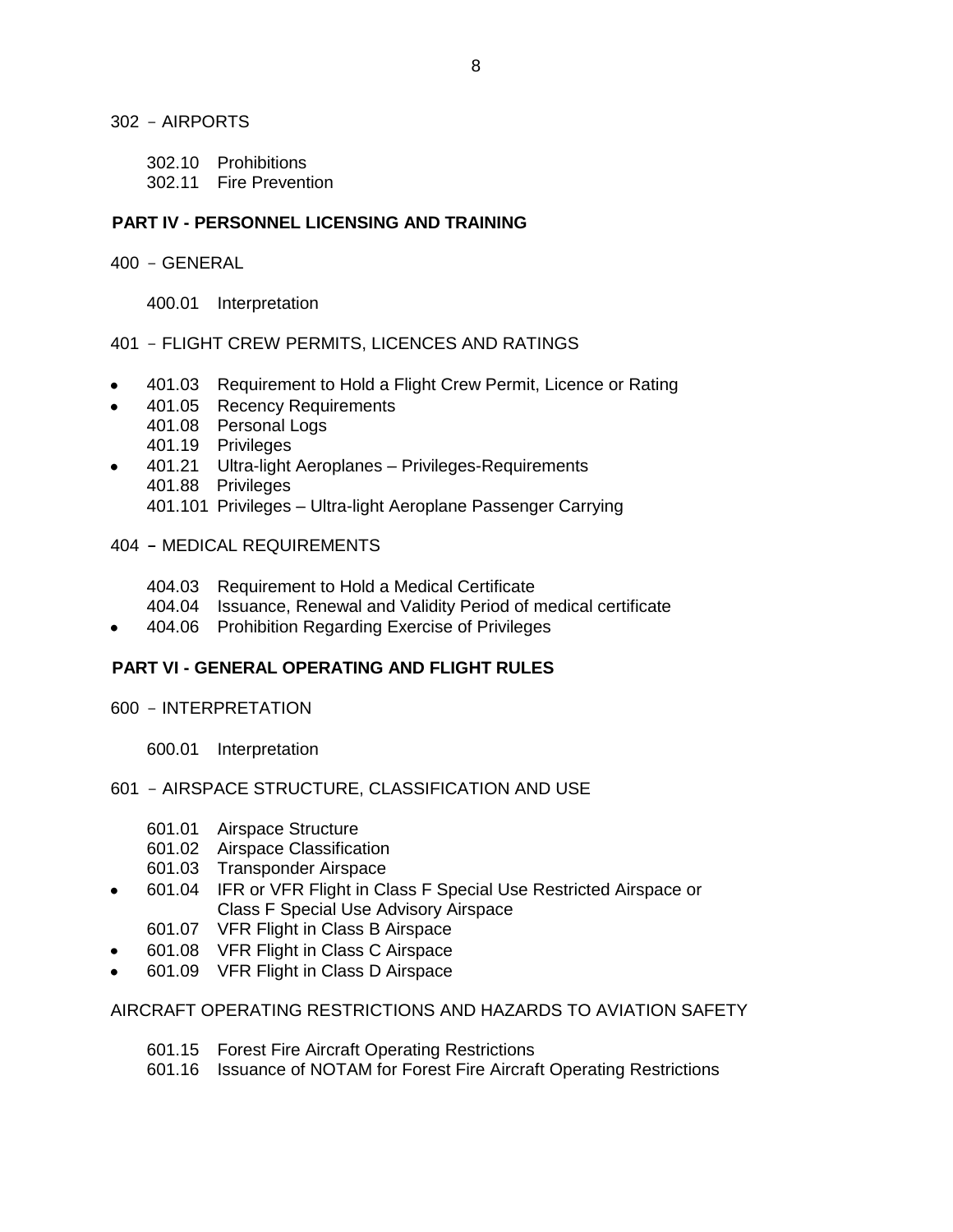### 602 - OPERATING AND FLIGHT RULES

#### 603 GENERAL

- 602.01 Reckless or Negligent Operation of Aircraft
- 602.02 Fitness of Flight Crew Members  $\bullet$
- 602.03 Alcohol or drugs Crew Members
- 602.05 Compliance with Instructions 602.07 Aircraft Operating Limitations
- 602.10 Starting and Ground Running of Aircraft Engines  $\bullet$
- 602.11 Aircraft Icing
- 602.12 Overflight of Built-up Areas or Open-air Assemblies of Persons during Take- $\bullet$ offs, Approaches and Landings
- 602.13 Take-offs, Approaches and Landings within Built-up Area of Cities and Towns  $\bullet$
- 602.14 Minimum Altitudes and Distances
- 602.15 Permissible Low Altitude Flight
- 602.19 Right of Way General
- 602.20 Right of Way Aircraft Manoeuvring on Water  $\bullet$
- 602.21 Avoidance of Collision
- 602.22 Towing
- 602.23 Dropping of Objects
- 602.24 Formation Flight
- 602.29 Hang Glider and Ultra-light Aeroplane Operation
- 602.31 Compliance with Air Traffic Control Instructions and Clearances
- 602.34 Cruising Altitudes and Cruising Flight Levels
- 602.35 Altimeter- setting and Operating Procedures in the Altimeter- setting Region

#### OPERATIONAL AND EMERGENCY EQUIPMENT REQUIREMENTS

- 602.58 Prohibition
- 602.59 Equipment Standards
- 602.61 Survival Equipment Flights over Land
- 602.62 Life Preservers and Flotation Devices
- 602.63 Life Rafts and Survival Equipment- Flights over Water

#### FLIGHT PREPARATION, FLIGHT PLANS AND FLIGHTS ITINERARIES

- 602.70 Interpretation
	- 602.71 Pre-Flight Information
	- 602.72 Weather Information
- 602.73 Requirement to File a Flight Plan or a Flight Itinerary  $\bullet$ 
	- 602.74 Contents of a Flight Plan or a Flight Itinerary
	- 602.75 Filing of a Flight Plan or Flight Itinerary
- 602.76 Changes in the Flight Plan
- 602.77 Requirement to File an Arrival Report
	- 602.78 Contents of an Arrival Report
	- 602.79 Overdue Aircraft Report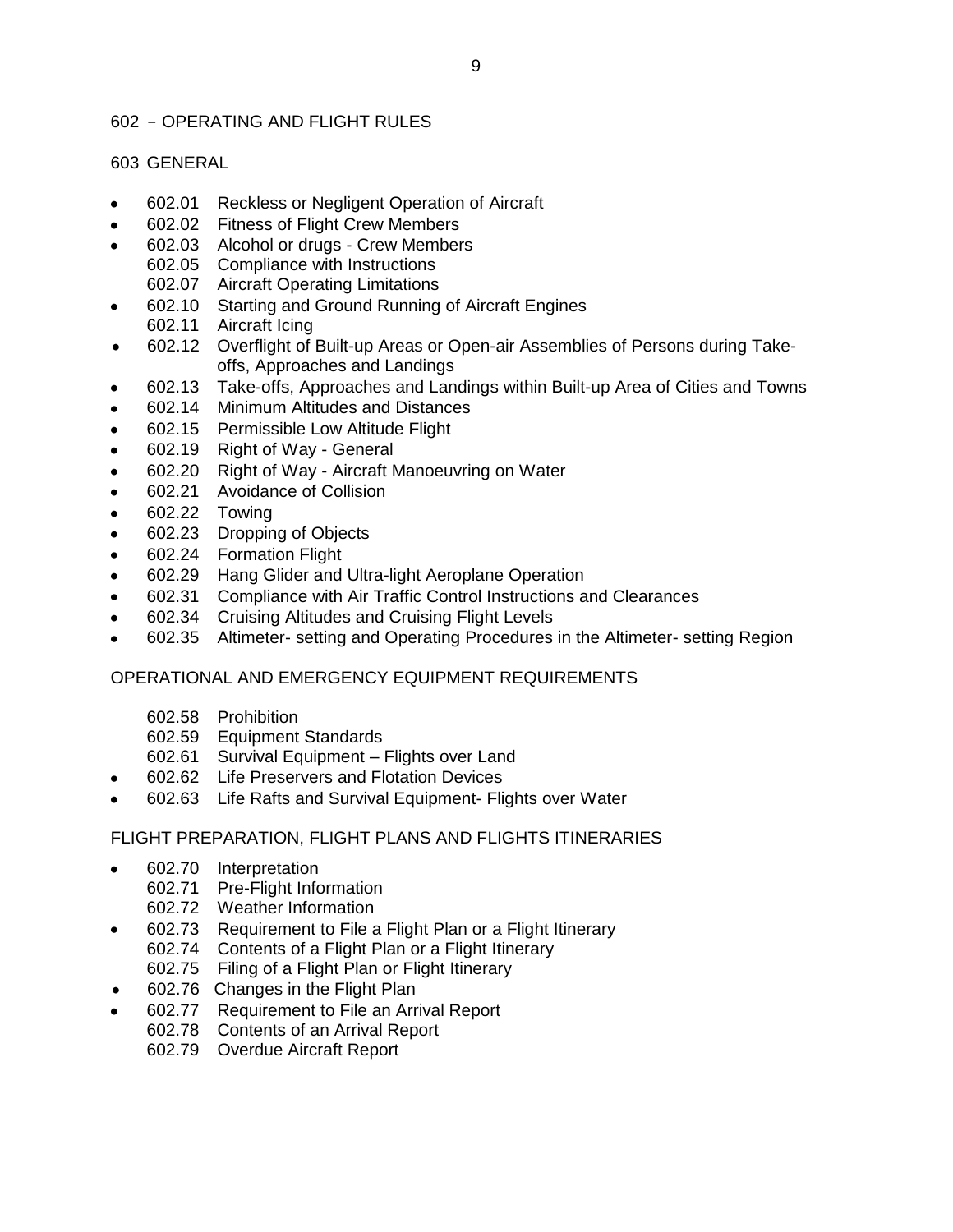#### PRE-FLIGHT AND FUEL REQUIREMENTS

- 602.88 Fuel Requirements
- 602.89 Passenger Briefings

#### OPERATIONS AT OR IN THE VICINITY OF AN AERODROME

- 602.96 General
- 602.97 VFR and IFR Aircraft Operations at Uncontrolled Aerodromes within a MF Area
- 602.98 General MF Reporting Requirements
- 602.99 MF Reporting Procedures before Entering Manoeuvring Area 602.100 MF Reporting Procedures on Departure
- 602.101 MF Reporting Procedures on Arrival
- 602.102 MF Reporting Procedures When Flying Continuous Circuits  $\bullet$
- 603.103 Reporting Procedures when Flying through an MF Area

#### VISUAL FLIGHT RULES

- 602.114 Minimum Visual Meteorological Conditions for VFR Flight in Controlled Airspace
- 602.115 Minimum Visual Meteorological Conditions for VFR Flight in Uncontrolled Airspace
- 602.117 Special VFR Flight

## RADIOCOMMUNICATIONS

602.136 Continuous Listening Watch 602.138 Two-way Radiocommunication Failure in VFR Flight

#### EMERGENCY COMMUNICATIONS AND SECURITY

602.143 Emergency Radio Frequency Capability 602.144 Interception Signals, Interception of Aircraft and Instructions to Land 602.145 ADIZ

#### 605 - AIRCRAFT REQUIREMENTS

605.01 Application

#### AIRCRAFT EQUIPMENT - GENERAL

605.05 Markings and Placards

#### AIRCRAFT EQUIPMENT REQUIREMENTS

- 605.14 Power-driven Aircraft Day VFR
- 605.22 Seat and Safety Belt Requirements
- 605.25 General use of Safety Belts and Restraint Systems
- 605.29 Flight Control Locks

#### MISCELLANEOUS

606.02 Liability Insurance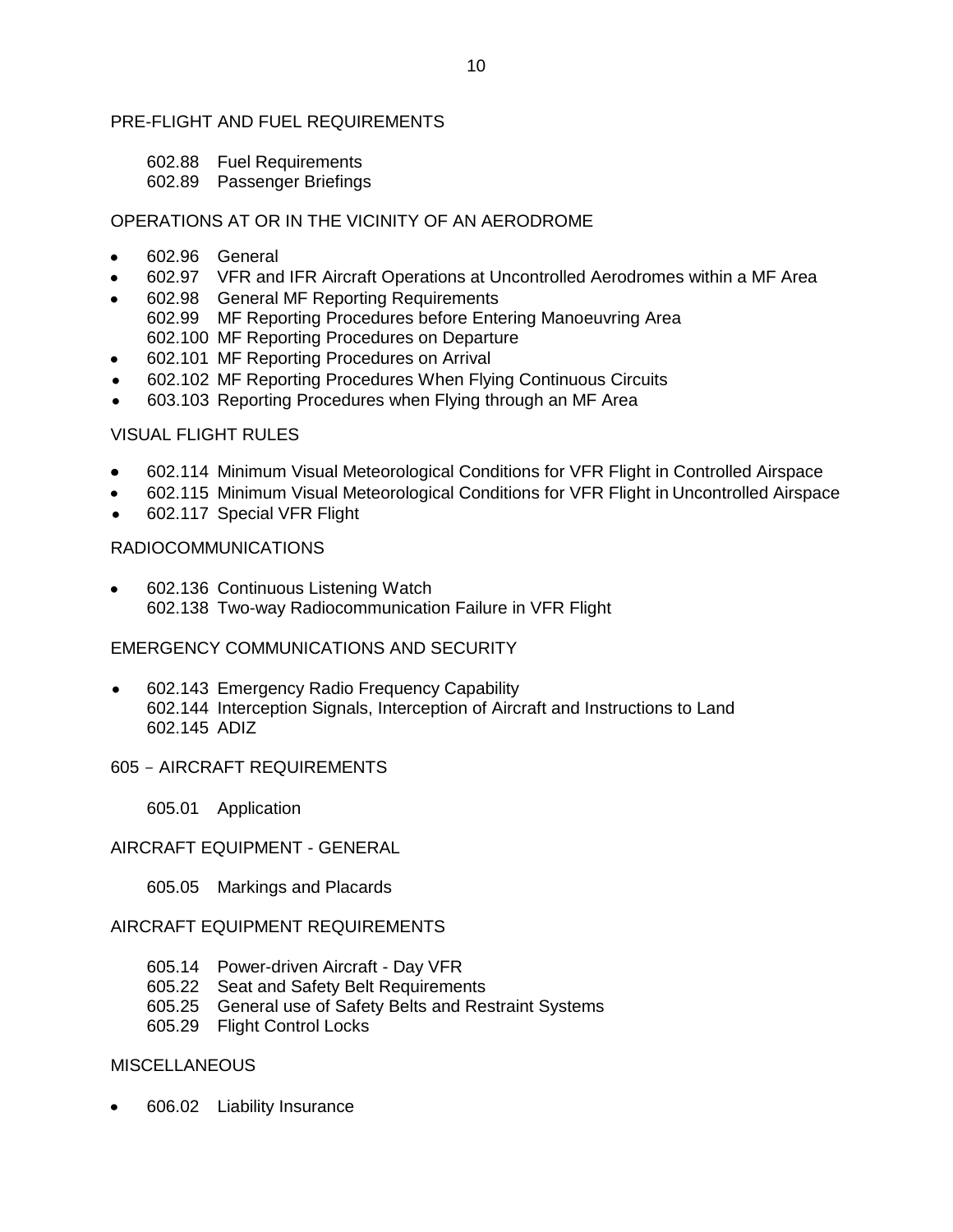## **AIP/AIM**

- Aerodromes
- Meteorology
- Rules of the Air and Air Traffic Services for VFR Aircraft
- Search and Rescue
- Aeronautical Charts and Publications
- Licensing/ Registration
- Airmanship
- AIP Canada, ICAO Supplements
- Aeronautical Information Circulars

## **TRANSPORATION SAFETY BOARD OF CANADA (TSB)**

- Definitions
- Reporting an Aviation Occurrence  $\bullet$ 
	- Protection of Occurrence Site

## **AIR TRAFFIC SERVICES AND PROCEDURES**

- Air Traffic and Advisory Services  $\bullet$ 
	- Flight Service Stations
	- Communications Procedures
- Clock Position System, radar service
- ATC Clearances and Instructions  $\bullet$
- Wake Turbulence Separation
- Airport/Aerodrome Operations Controlled
- Airport/Aerodrome Operations Uncontrolled
	- Mandatory (MF) and Aerodrome Traffic Frequencies (ATF)
	- VFR En Route Procedures
	- Holding Procedures
- VFR/IFR Traffic Mix at Uncontrolled Airports/ Aerodromes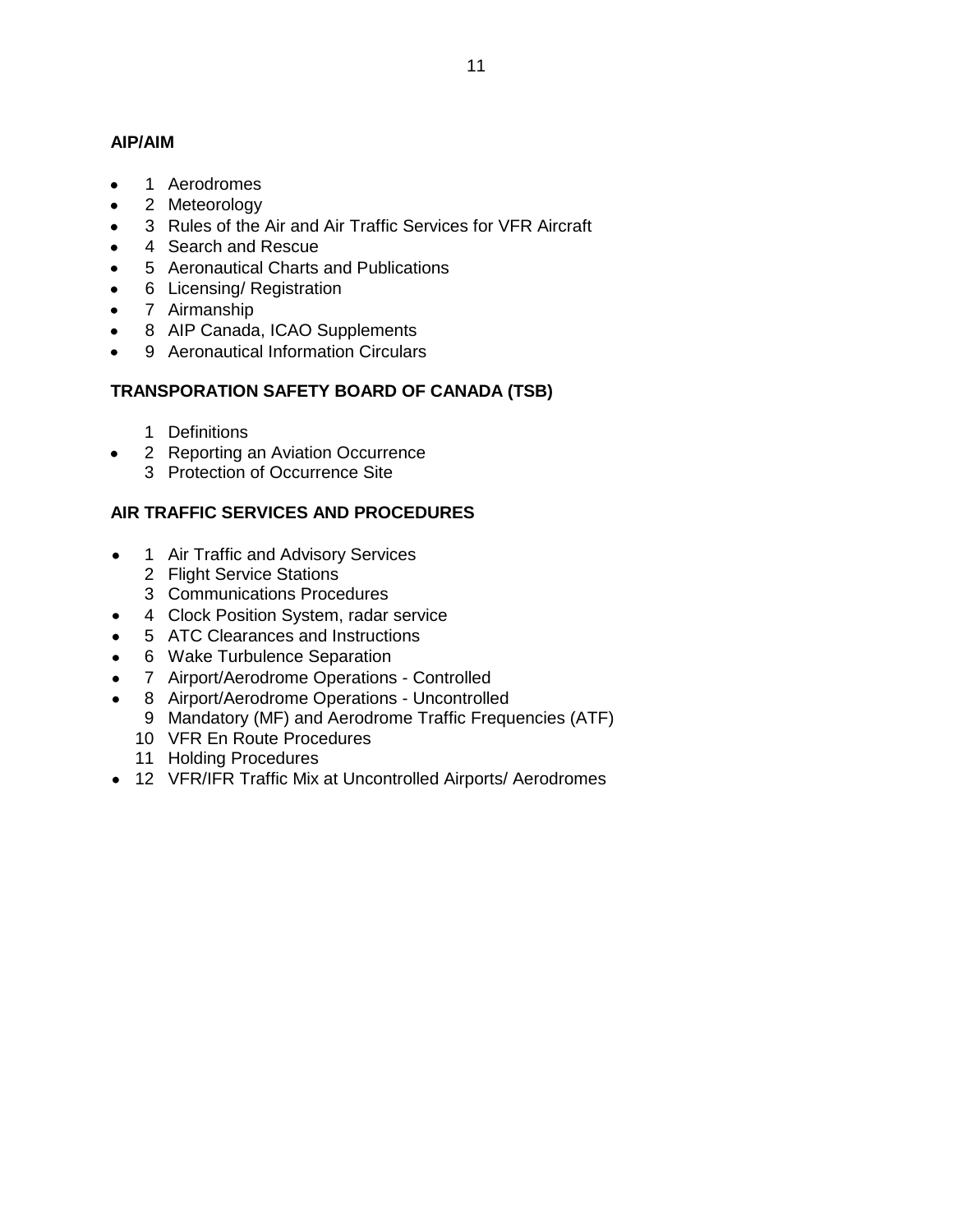## **NAVIGATION**

#### <span id="page-12-1"></span><span id="page-12-0"></span>**SECTION 2: NAVIGATION**

#### **DEFINITIONS**

- Longitude
- Equator
- Latitude
- Variation
- Deviation
- Track
- Heading
- Airspeed
- Ground Speed
- Wind Velocity
- Drift

## **MAPS AND CHARTS**

- VTA
- VNC
- Topographical Symbols
- Map Scale
- Contours and Relief
- Map Legends
- Aeronautical Information
	- Locating Position by Latitude and Longitude

#### **TIME AND LONGITUDE**

- 24 Hour System
- Conversion of UTC to Local and Vice Versa

#### **CROSS COUNTRY PLANNING**

- Weather Information  $\bullet$ 
	- Use of the Canada Flight Supplement
	- NOTAM
- Use of Maps and Charts
	- Track and Distance
	- Time and Ground Speed
- 7 Fuel Requirements for the Trip
	- Weight and Balance
	- Documents
	- Aircraft Serviceability
- 11 Flight Plans/Itineraries

### **CROSS COUNTRY FLYING**

- Set Heading and Visual Angle of **Departure**
- Map Reading
- Drift Correction  $\bullet$ 
	- Check Points
- Ground Speed Check and ETA Revision
- $\bullet$ Diversion to Alternate
- $\bullet$  Procedure When Lost
	- Arrival Procedures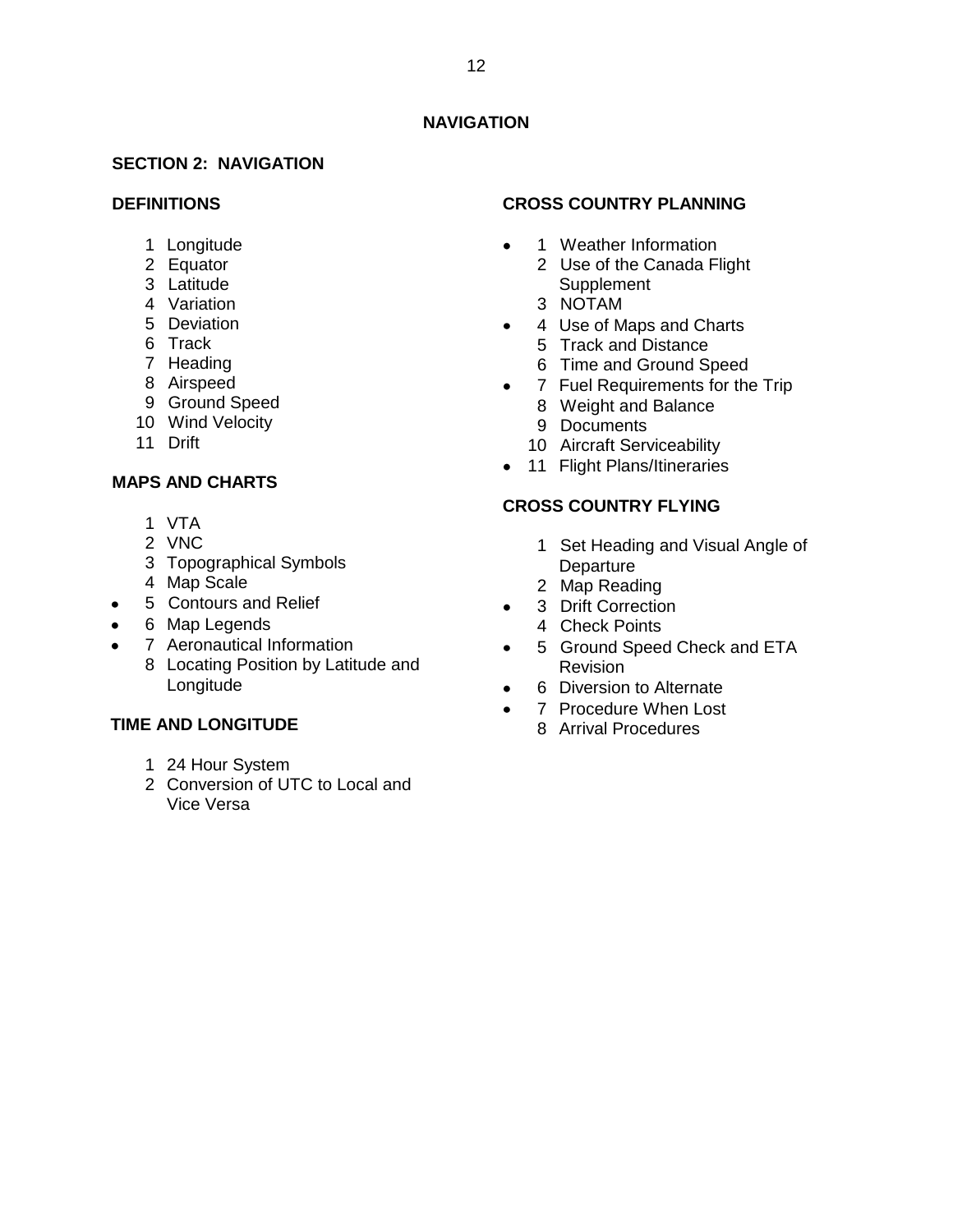### **METEOROLOGY**

## <span id="page-13-1"></span><span id="page-13-0"></span>**SECTION 3: METEOROLOGY**

#### **TEMPERATURE**

- Temperature Scales Fahrenheit and Celsius
- Temperature Variations with Altitude
- Inversions

#### **MOISTURE**

 Relative Humidity/Dewpoint Precipitation

#### **STABLE AND UNSTABLE AIR**

- Characteristics of Stable and Unstable Air
- Surface Heating and Cooling
- Lifting Process

## **AIR MASSES AND FRONTS**

- Air Masses definition and characteristics
- Fronts types and associated weather

## **CLOUDS**

- Formation
	- Types
- Associated Precipitation and **Turbulence**

#### **VISIBILITY**

- Precipitation
- Fog
	- Haze/Smoke/Dust
	- Blowing Obstructions to Visibility
	- Whiteout

## **WIND AND TURBULENCE**

- Low Level Wind variations
- Wind Shear
- Topographical Effects
- Mechanical Turbulence Veer and Back

#### **ALTIMETRY**

- Sea Level Pressure
- Density Altitude
- Altimeter Settings  $\bullet$ 
	- Temperature and Pressure Errors

## **THUNDERSTORMS**

- Requirements for Development
- Structure
- Types air mass/frontal/orographic
- Squall Lines
- Avoidance and Hazards updrafts/downdrafts/gust fronts/ downbursts/microbursts/hail/rain/ lightning/tornadoes

#### **METEOROLOGICAL SERVICES AVAILABLE TO PILOTS**

- Flight Service Stations (FSS)
- Transcribed Weather Broadcasts (TWB)
- TV Weather Broadcasts
- Internet

#### **AVIATION WEATHER REPORTS AND FORECASTS**

- Pilot's Automatic Telephone Answering Service (PATWAS)
- Aviation Routine Weather Report (METAR)
- Graphical Area Forecast (GFA)
- Aerodrome Forecasts (TAF)
- Airman's Meteorological Advisory (AIRMET)
- Significant In-flight Weather Warning Message (SIGMET)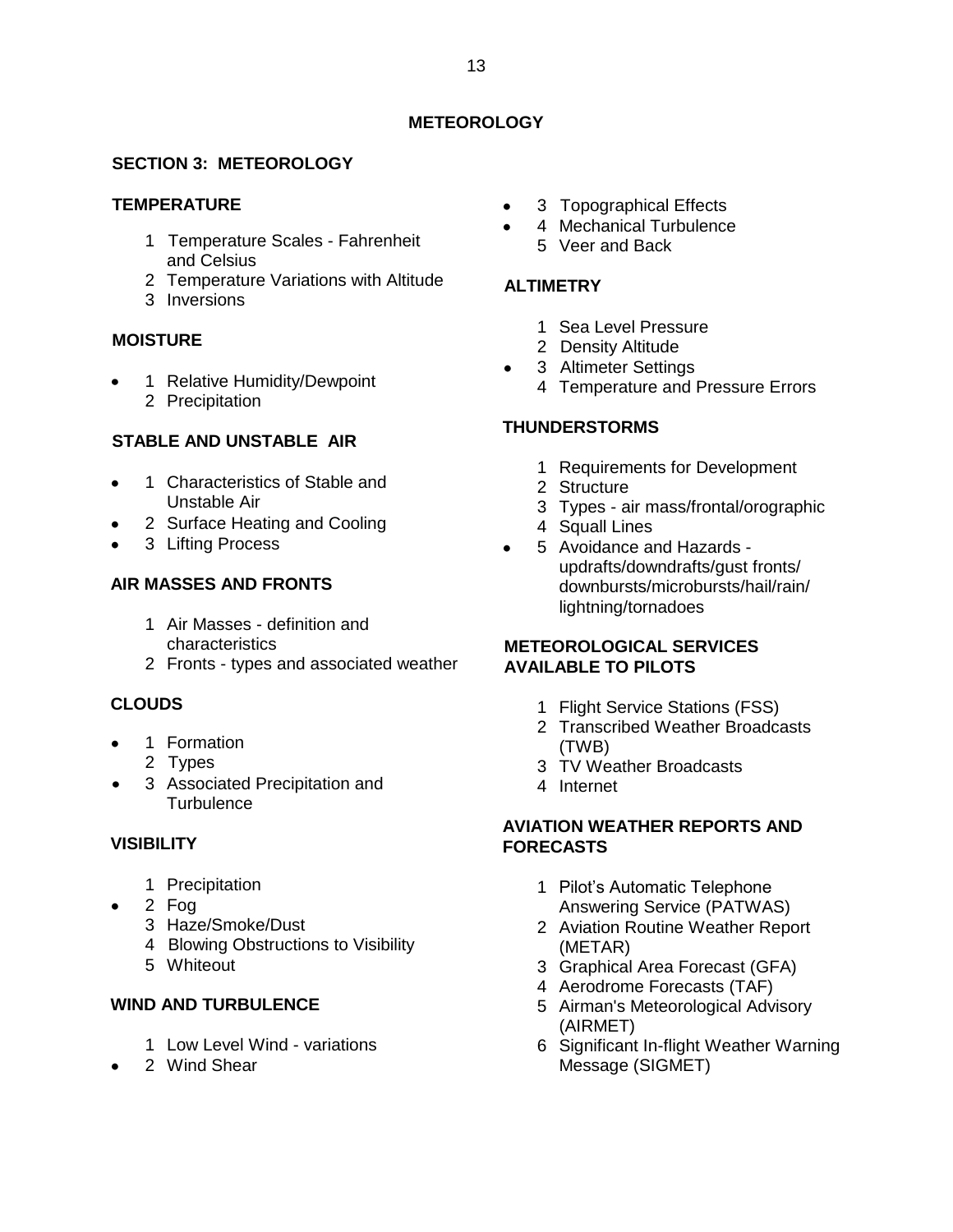## **AERONAUTICS – GENERAL KNOWLEDGE**

## <span id="page-14-1"></span><span id="page-14-0"></span>**SECTION 4: UlTRA-LIGHT AEROPLANE COMPONENTS AND SYSTEMS**

## **ULTRA-LIGHT AEROPLANE**

- Definitions
- Skis/Floats/Wheels

## **ENGINES**

- Two Stroke Engines
- Four Stroke Engines
	- Reduction Drives
	- Methods of Cooling
	- Ignition
	- Exhaust Systems
- Effect of Density Altitude/Humidity
	- Limitations and Operations
	- Carburetor System
	- Carburetor Heat/Icing
	- Mixture

## **ELECTRICAL SYSTEM**

- Generator/Alternator/Battery
- Master Switch
- Circuit Breakers/Fuses

#### **LUBRICATING SYSTEMS AND OILS**

- Types Viscosity/Grades/Seasonal use
	- Filters
	- Fuel/Oil Mixtures

#### **FUEL SYSTEM AND FUELS**

- Types colours and properties
- Weight
- Additives
- Contamination and Deterioration Venting
	- Fuel Lines/Filters/Drains
	- Detonation causes/effects
	- Vapour Lock
	- Primers
	- Fuel Management ground/air
- 11 Fuel Handling refuelling aircraft
- 12 Grounding/Bonding
	- Fuel Selectors
	- Choke

## **ENGINE INSTRUMENTS**

- Tachometer
- Exhaust Gas Temperature
- Cylinder head Temperature
- Coolant Temperature
- Oil Pressure and Temperature

## **PROPELLERS**

- Pitch
- Diameter
- 3 Construction Materials
- Reduction Drives and RPM
- Balance
- Mounting
- 7 Dangers

#### **CARE OF ALL COMPONENTS AND SYSTEMS**

- Inspection/Condition
- 2 Maintenance
- Repairs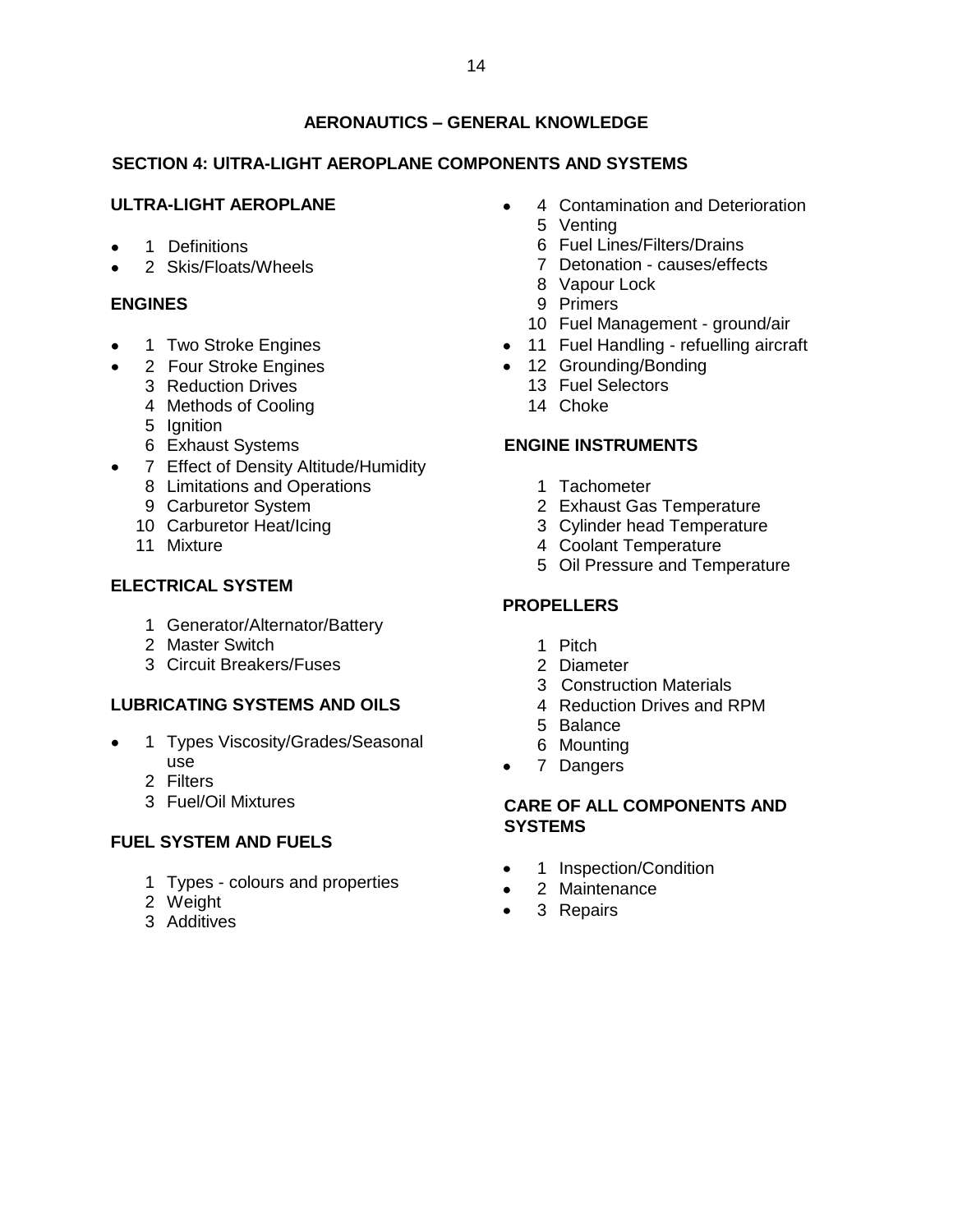## <span id="page-15-0"></span>**SECTION 5: THEORY OF FLIGHT**

#### **FORCES ACTING ON AN AEROPLANE**

- Lift/Drag/Thrust/Weight
- Relationship of Lift and Drag to Angle of Attack
- Forces Acting on an Aircraft during **Manoeuvres**

## **LOAD FACTOR**

- Centrifugal Force/Weight
- Load Factor pulling out of a dive and in turns
- Relationship of Load Factor to Stalling Speed
- Structural Limitations Gust Loads

#### **WINGS**

- Relative Airflow and Angle of Attack
	- Wing Tip Vortices
	- Area/Span/Chord
	- Aspect Ratio
	- Dihedral
	- Wash In/Wash Out
	- Stall Strips
	- Flaps

#### **PROPELLERS**

- Fixed/Variable Pitch
- Torque/Slipstream/Gyroscopic Effect/Asymmetric Thrust

#### **STABILITY**

 Longitudinal/Lateral/Directional Inherent Stability

#### **FLIGHT CONTROLS**

- Aeroplane Axes and Planes of  $\bullet$ **Movements** 
	- Function of Controls
	- Relationship Between Yaw and Roll
	- Adverse Yaw/Aileron Drag
	- Trim/Trimming Devices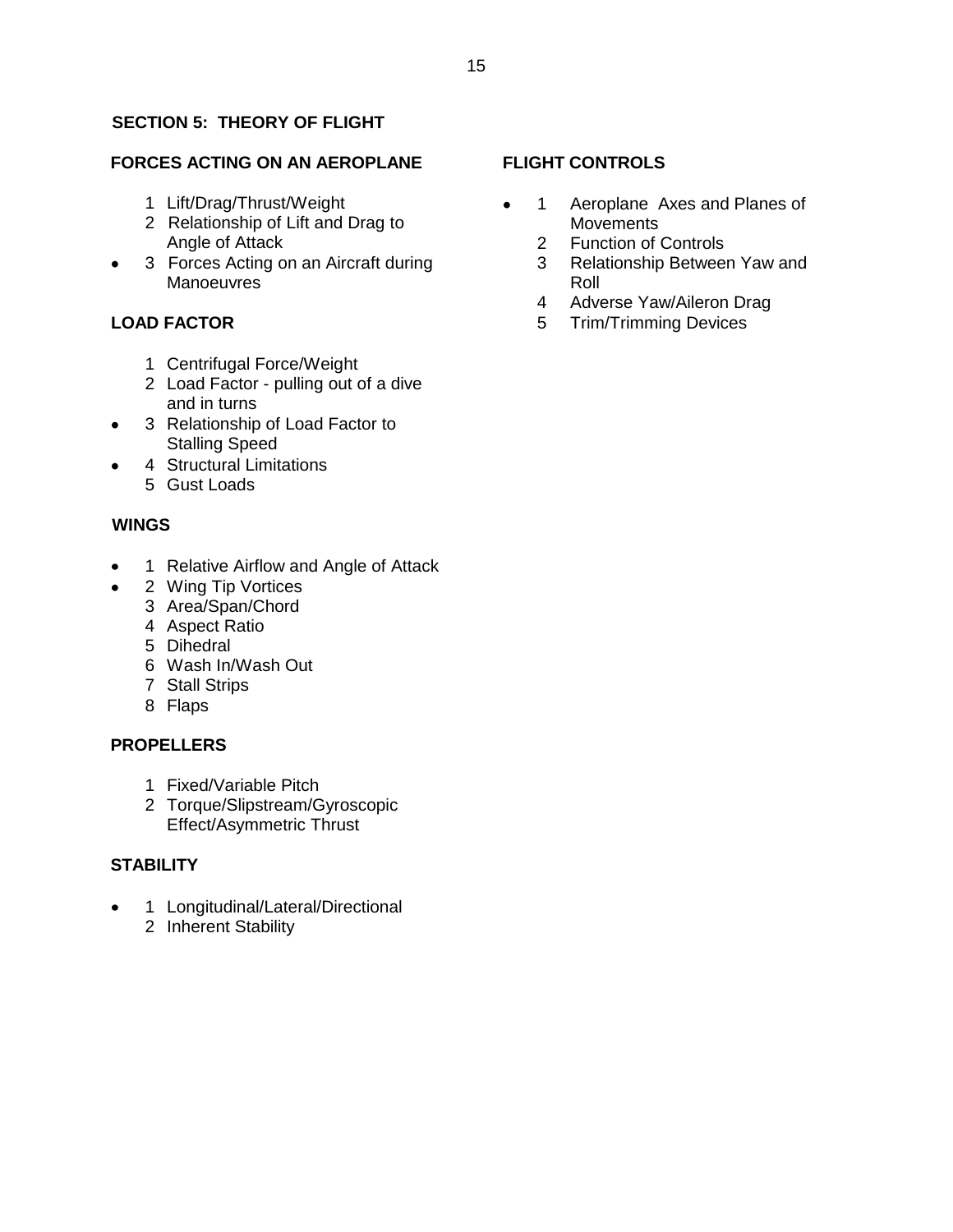## <span id="page-16-0"></span>**SECTION 6: FLIGHT INSTRUMENTS**

## **AIRSPEED INDICATOR**

- 1 Principles of Operation
	- Errors and limitations
	- Markings

#### **ALTIMETER**

- Reading the Altimeter
- How to set an Altimeter
- Errors

## **VERTICAL SPEED INDICATOR**

- Reading the VSI
- Principles of operation
- Errors and Limits

## **DIRECT READING MAGNETIC COMPASS**

- Reading the Compass
- Turning and Acceleration Errors
- Compass Serviceability Checks
- Checking Compass Heading on the ground and in flight

## **YAW AND BANK INDICATORS**

- Yaw needle
- Ball

 $\bullet$ 

- Turn and bank indicator
- Turn co-ordinator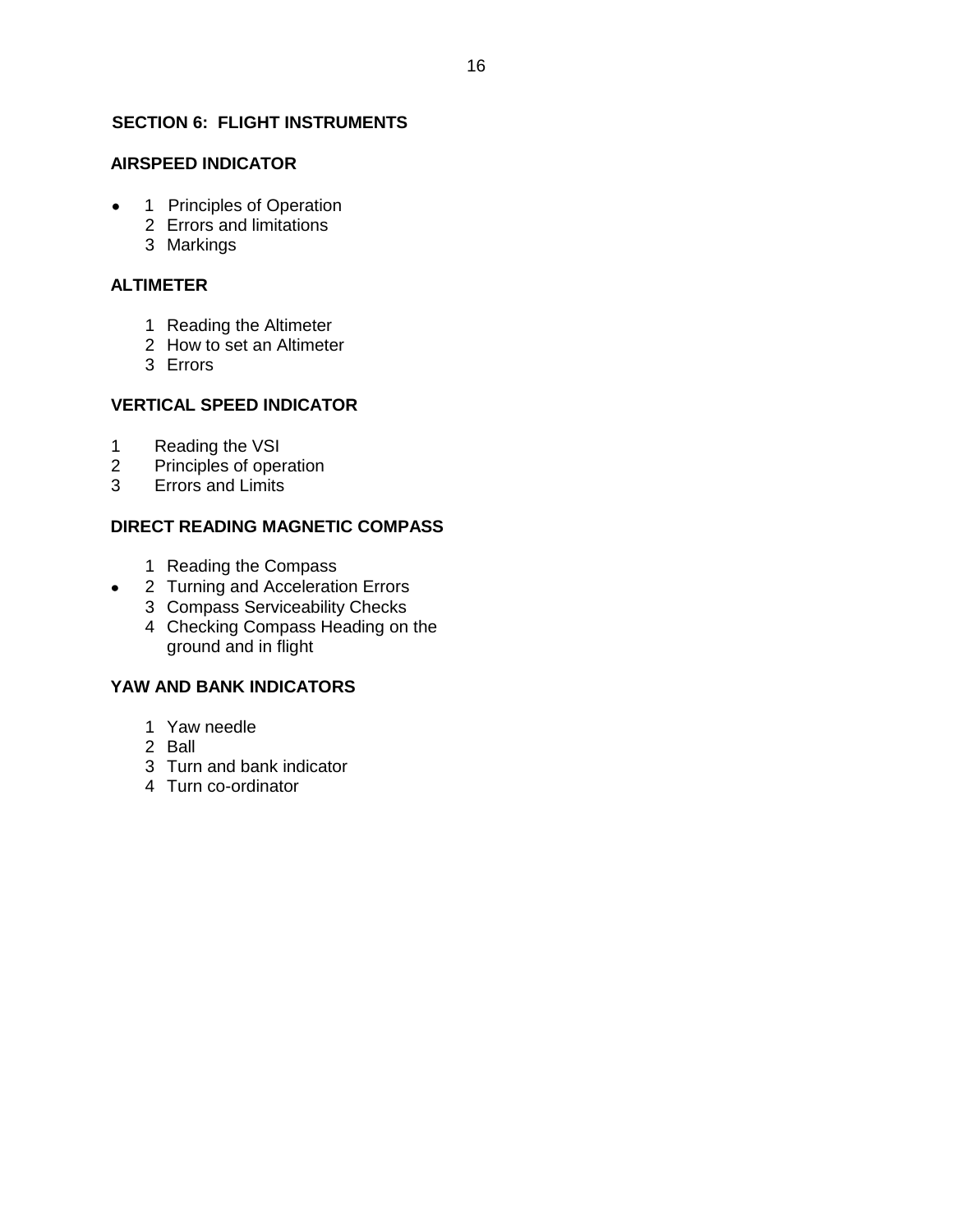## <span id="page-17-0"></span>**SECTION 7: FLIGHT OPERATIONS**

#### **GENERAL**

- Pilot-In-Command Responsibilities
- Correct Use of Checklist
- Taxiing
	- Illusions Created by Drift
	- Mountain Flying Operations
	- Float Operations
	- Wheelbarrowing
		- Hydro-planing
		- Runway Numbering
- 10 Approach, Runway, Aerodrome Markings and Wind Direction **Indicator**
- 11 Obstruction Markings

## **AIRCRAFT PERFORMANCE AND LIMITATIONS**

- Effects of Contamination on Aircraft Surface
- Effects of Density Altitude/ Humidity Gliding for Range
- Never Exceed Speed
- Stall
	- Slipping
	- Recommended Safe Recovery **Altitudes**
- Effects of Change of Weight or Centre of Gravity (C of G) on **Performance** 
	- Effect of Ice/Snow/Frost/Slush/ Water on Take-off and Landing Run
- 10 Effect of Various Runway Surfaces on Take-off and Landing Run
	- Upslope/Downslope Runway
	- Crosswind Charts

#### **WEIGHT AND BALANCE**

- Datum/Arm/ Moment
- Locating C of G/Hang Point C of G Limits
- 4 Weights Empty/Gross Maximum for Take off
	- Load Adjustment/Hang Point
	- Cargo Tie-down/Passenger Loading
- Wing Area and Loading

#### **WAKE TURBULENCE**

- Causes
- Effects
- Avoidance

## **SEARCH AND RESCUE (SAR)**

- Types of Service Available
- ELT (Exclude Categories)
- Survival basic techniques

#### **AIRCRAFT SURFACE CONTAMINATION**

- Pre-take-off Inspection  $\bullet$
- Hoar Frost
- Dirt, Insects and Water  $\bullet$

#### **FLOAT OPERATIONS**

- Taxiing
- Take-off and Landing
- Docking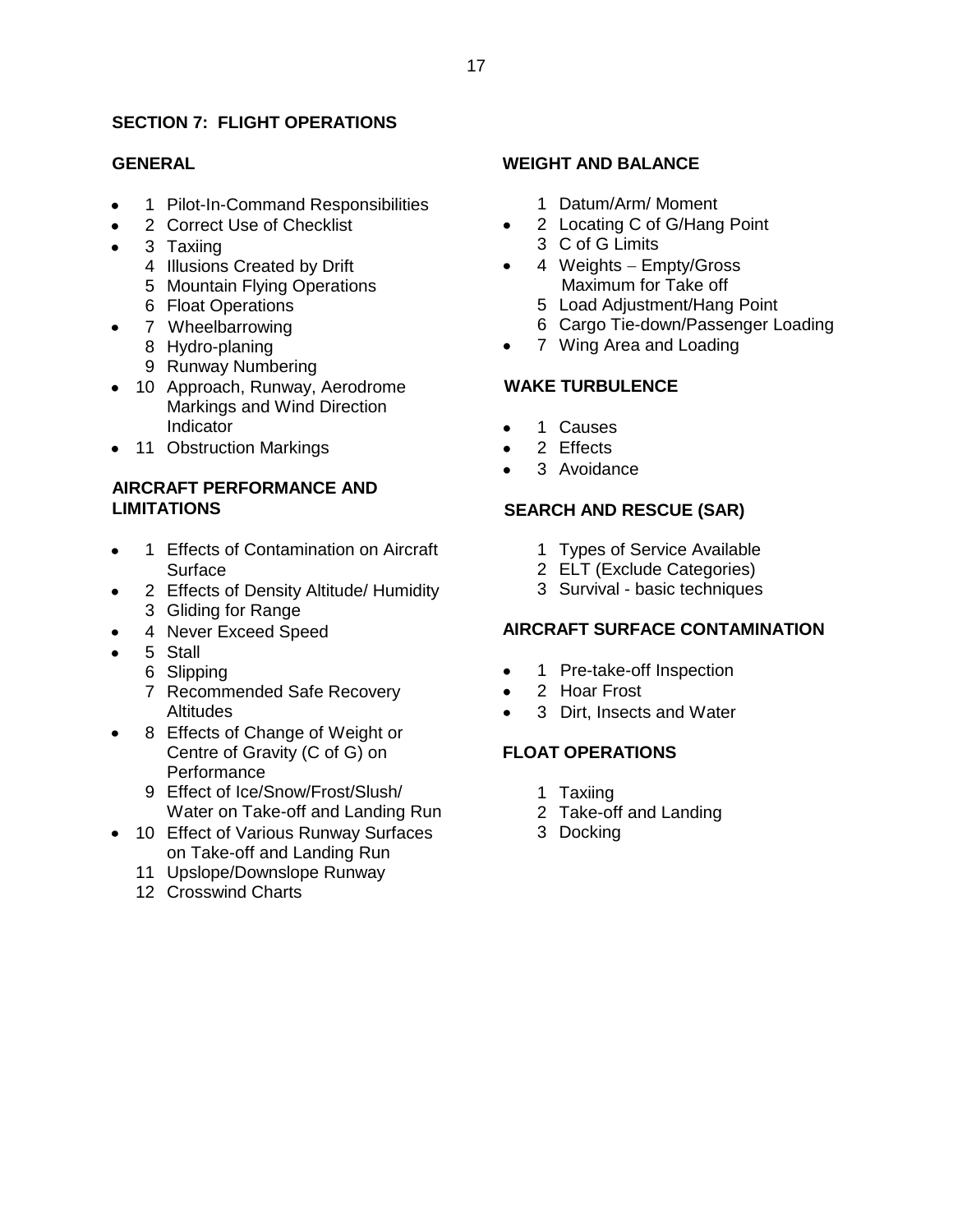## <span id="page-18-0"></span>**SECTION 8: HUMAN FACTORS**

## **AVIATION PHYSIOLOGY**

- Hypoxia/Hyperventilation
- Vision/Visual Scanning Techniques
- Hearing
- Orientation/Disorientation Including Visual/Vestibular illusions
	- 5 Load Factors Positive, Negative
	- Sleep/Fatigue
	- Anesthetics/Blood Donations
	- 8 Scuba Diving

## **THE PILOT AND THE OPERATING ENVIRONMENT**

- Personal Health/Fitness
- Diet/Nutrition
- Medications (Prescribed and Overthe-counter)
	- Substance Abuse (Alcohol/ Drugs)
	- Pregnancy
	- Heat/Cold
	- Noise/Vibration
	- Effects of Smoking
	- Toxic Hazards (Including Carbon Monoxide)
	- Personal Safety Equipment

## <span id="page-18-1"></span>**SECTION 9 : EMERGENCY PROCEDURES**

- Engine Failure
- Fire electrical/engine
- Forced Landings
	- Ballistic Parachute Recovery **Systems**
	- Water Egress

## **AVIATION PSYCHOLOGY**

- The Decision-Making Process
- Factors That Influence Decision- $\bullet$ Making
- Situational Awareness
- 4 Stress
- Managing Risk
	- Attitudes
	- Workload attention and information processing

## **INTERPERSONAL RELATIONS**

- Communications with Air Traffic Services/Passengers
- Operating Pressures family relationships/peer group